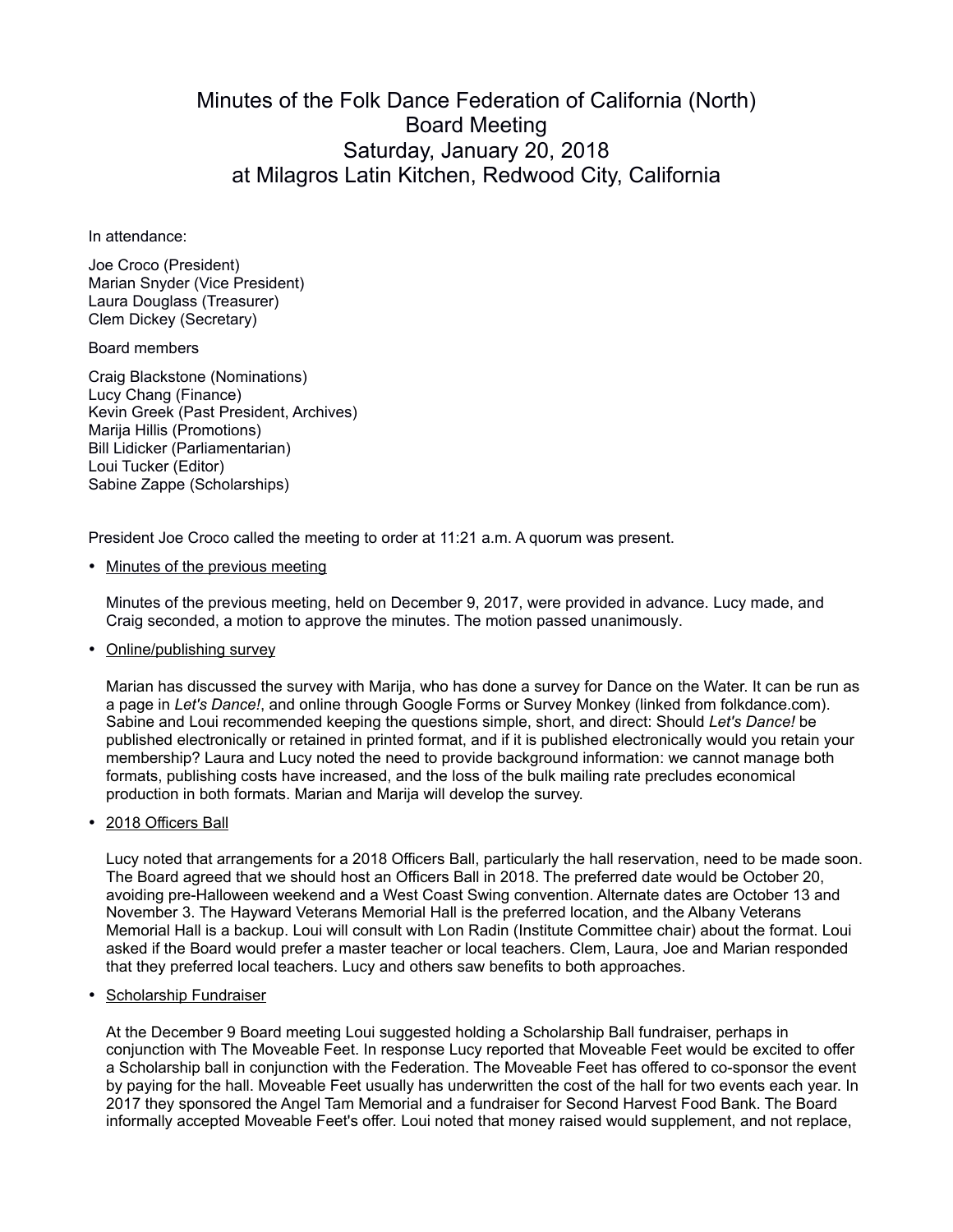current Scholarship funding.

• Statewide 2018

Loui reported that the prices for Statewide 2018 will be \$100 in advance and \$110 at the door for the entire event. Participants can pay for individual workshops and parties. Kevin is arranging the online registration through Brown Paper Tickets; he is waiting for their approval. The registration form will run on the March, April and May issues of *Let's Dance!* Marija asked if we should encourage Bruce Mitchell to set the at-the-door price to \$120 to encourage advance registrations. Loui noted that we need to keep the at-the-door price below the cumulative price of the individual items.

• Institute Committee (Lucy, for Lon Radin)

Lucy reported that the Committee would like to introduce and coordinate touring teachers and bands, as the Committee is no longer asked to assist in the workshops for festivals that are run by Councils.

• President (Joe)

No report. Bill noted that he has missed one meeting notice, and that another had the wrong date. Sabine noted that she was not yet on the email list for Board meetings.

• Treasurer (Laura)

We are over budget on publicity due to spending through the Kaumeyer endowment, and under budget on the Editor's fee, as Loui still declines it. Year-to-year mailing costs are inconsistent due to varying arrival time of the December bill.

Marian asked if the survey background information should report the *Let's Dance!* costs, and asked what those costs were. Clem noted that Federation finances, in general, should be available to members. Loui reported that Gary Anderson's printing charge had been about \$800, and the current printer charges about \$1000, and increase between \$200 and \$250. Laura will send Marian the cost information. She is working to increase revenue and decrease costs. Marija asked if the survey should suggest a dues increase. There was agreement that the survey could include that question.

Joe asked if a membership increase would reduce the *Let's Dance!* shortfall. Loui replied that more individual members would not, but that more couple memberships would.

Marija asked if there were a way to limit secondary distribution of an electronic *Let's Dance!* Loui said that such limits were not practical and could always be circumvented.

• Vice President (Marian)

Festival of the Oaks will be held February 11. Loui noted that the Board will meet there, and will cover lunch for Federation members who attend the Board meeting.

• Past President (Kevin)

Kevin asked the Promotions Committee to fund club participation in Bay Area Dance Week. The Committee agreed to do so. The Federation covers the cost of club ads in the BADW program; clubs need to create the content. Razzmatazz and Santa Rosa Folk Dancers are joining this year. Berkeley Folk Dancers will again participate. Deadline for ads in the printed guide is February 1. Five groups have joined so far. Kevin solicited additional registrations. Loui noted that it is too late to tell the clubs, and that next year we should put notices in the December and January *Let's Dance!*

Kevin asked if the Scandi subgroup of a member club (Nordahl Grieg go Spelemannslag) is considered a member. Sabine replied that a subgroup with a different name would not be considered a member, and would therefore not be eligible for a subsidized Bay Area Dance Week ad.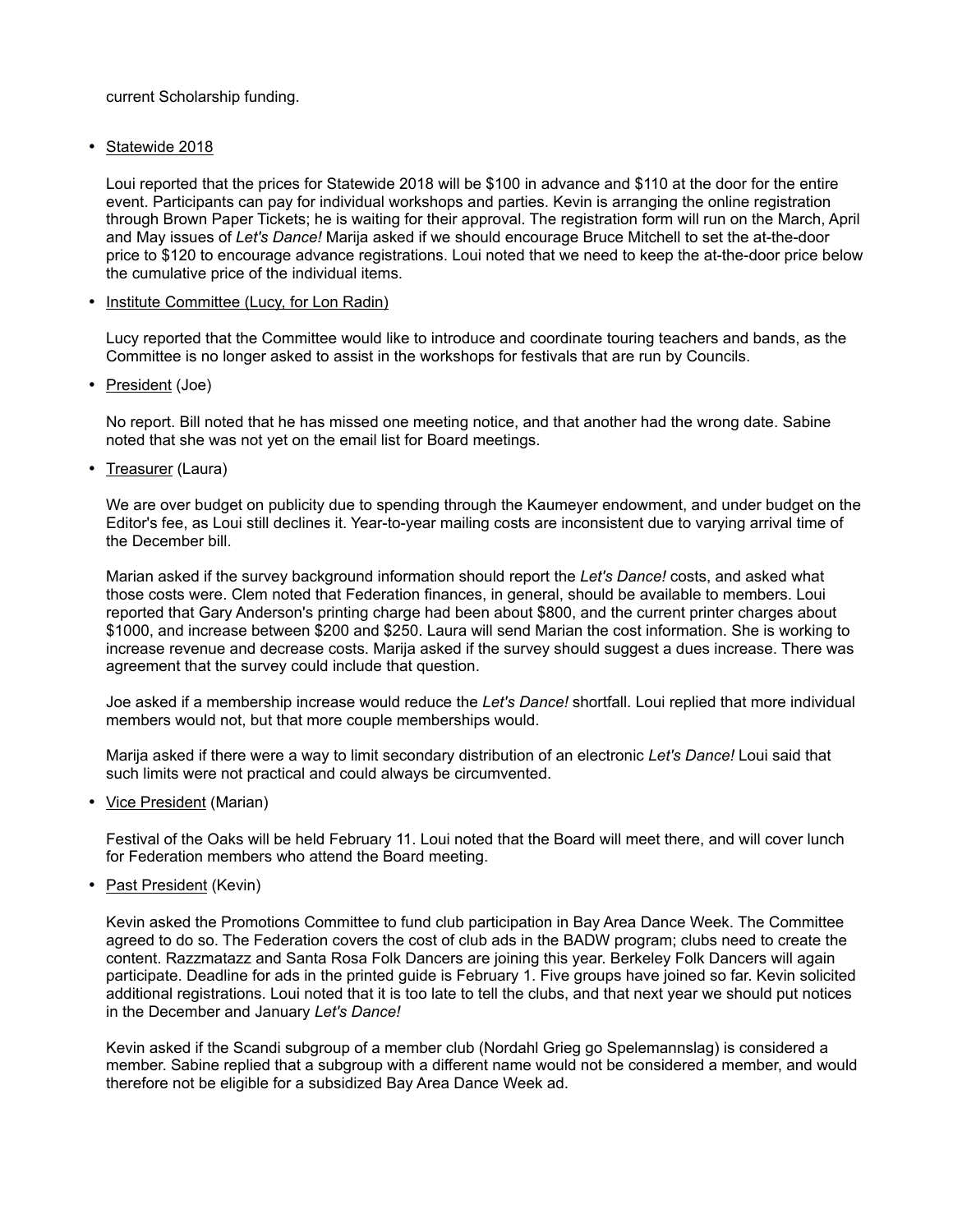• Membership (Alicia La Fetra, absent, written report)

Craig moved, and Marian seconded, that the membership report be accepted. The motion passed unanimously.

Joe reported that an online motion on December 19 to approve the July, October, and December membership reports, had passed.

• Editor (Loui)

The February issue will be 24 pages, not 20, due to additional ads. We had 11 pages of ads and five fixedformat pages (covers, etc.), which required additional pages to be allocated for feature articles.

Loui noted that everyone wants color ads, and we might want to consider changing the ad rates. We charge more for color ads, but the printer charges as if the entire issue were color if there is any color content. And gray is considered a color. The Board agreed that we should drop the separate black and white ad rate. Sabine moved to change the ad rates to \$20/\$30/\$75 (for quarter/half/full page, respectively) regardless of color use; Marian seconded. The motion passed unanimously.

• Scholarship (Sabine)

The Scholarship Committee members (in addition to Sabine) are Lucy Chang, Joe Croco, Wendy Ellis, and Gary Anderson. Sabine has also asked Cornelia Garfur, who has not yet responded.

A question on the scholarship application which referenced "furthering the goals of the Federation" has been changed to remove specific mention of the Federation.

• Promotions (Marija)

Besides Kevin's request for Bay Area Dance Week funding, the Committee received a request from Vic Vickland to subsidize young people (23 and under) attending Statewide 2018. Loui noted that we provided funds for a similar subsidy for the Arcata group for their festival several years ago, and it was a good use of the money. Marija will encourage Vic to advertise at Sacramento area universities and to provide subsidies, limited to \$1000.

• Archives (Kevin)

Kevin has added a widget with photos to the bottom of the web site. Loui will be selling dolls from the Max and June Horn collection at the Heritage Festival. Laura has a box of books for the archive.

• Insurance (Ken Kaye, absent, written report)

Loui reported that a notice in *Let's Dance!* will describe the insurance company's provisions for an alcohol rider on our insurance policy.

• Nominations (Craig)

Craig repeated the announcement he had made at the December meeting that all the current officers have agreed to be nominated for another term. Loui reported that she will run short biographies of the candidates in *Let's Dance!*

• Upcoming events

Craig reported that the Blossom Festival is scheduled for April 29, pending approval by City College of San Francisco. The Federation General Assembly meeting is scheduled for 10:30 a.m. Craig requested \$150 to cover lunch for General Assembly attendees at the Blossom Festival; Laura replied that the expense was already in the budget.

Changs Family night will be moved in April to accommodate Bay Area Dance Week, and Changs first Friday in May will be all mixers and easy dances.